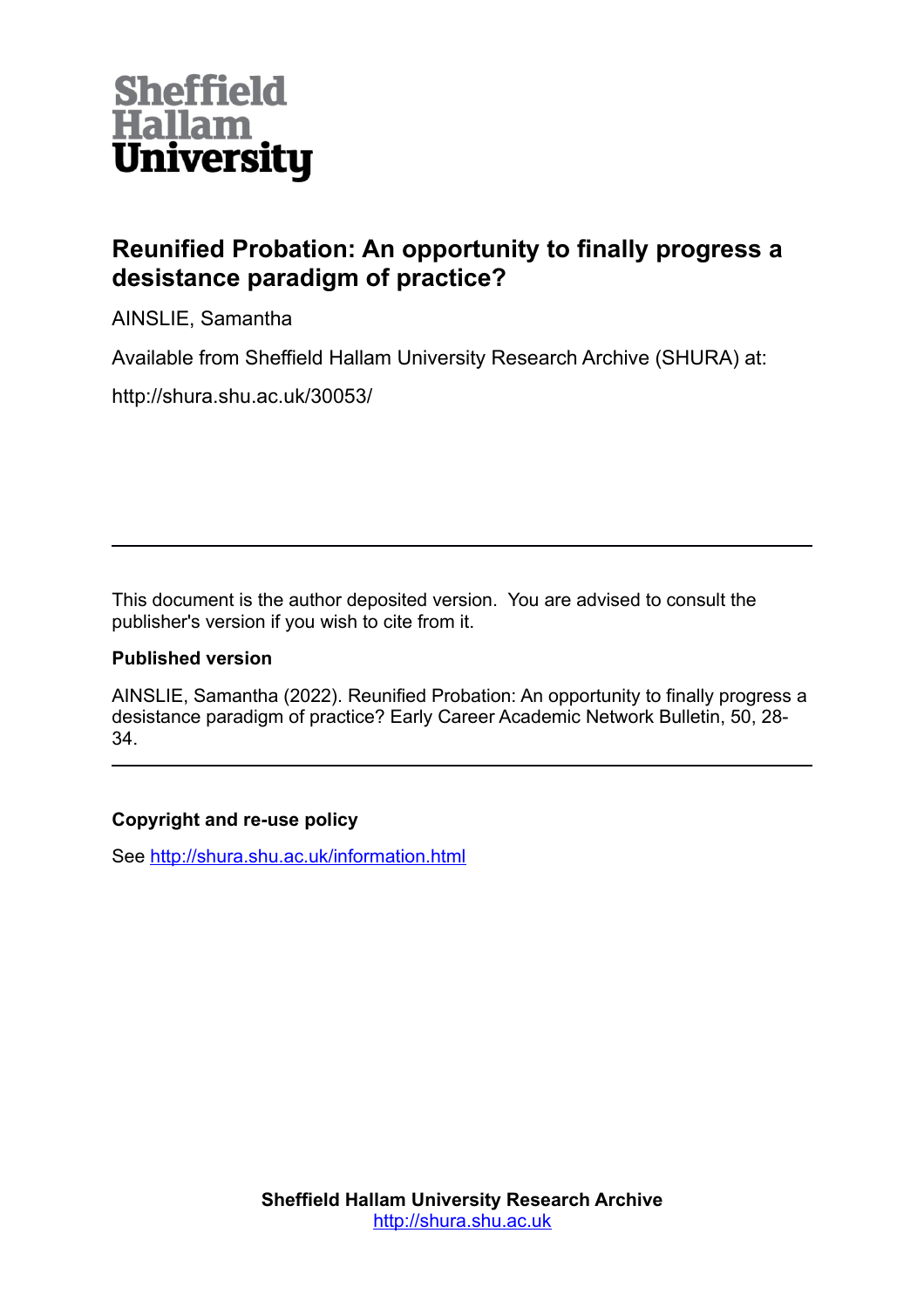## Reunified Probation: An opportunity to finally progress a desistance paradigm of practice?

#### Introduction

Despite the fact that a desistance paradigm of probation practice has long been advocated (McNeill, 2006) and the main principles of such an approach operationalised (McNeill and Weaver, 2010), barriers continue to exist for probation practitioners in practicing in a desistance-focused manner consistently. This is despite the presence of an aligned and enduring value base (Ainslie, 2021). Debates continue in relation to potential ways of reconciling the perceived tensions between traditional(but prevailing) risk-based approaches to correctional rehabilitation with a desistanceinformed approach (Maruna and Mann, 2019). In recognition of the argument that a desistance paradigm of practice is dependent on the legal and organisational context (McNeill and Whyte, 2007), consideration needs to be given to the opportunities presented by the reunification of probation services to enable a desistance paradigm of probation practice to flourish, and thereby benefit those individuals subject to probation intervention and the communities in which they live.

Drawing on findings from a qualitative study undertaken in one National Probation Service (NPS) division in 2018, this paper explores the difficulties shared by NPS practitioners in their attempts to consistently apply a desistance-informed approach to practice. These difficulties are presented as 'practice pains' consisting of solely managing high risk and complex caseloads, target and accountability culture, fragmented approaches to intervention and insufficient training and development.

## Background and methodology

In an effort to understand the barriers to, and enablers for desistance-focused practice in the NPS an exploratory study using triangulation of three qualitative data collection methods (documentary analysis, observations of practice and practitioner focus groups) was undertaken within one NPS Division in 2018 (see Ainslie, 2021). For the purposes of data collection, desistance-focused practice was conceived as being in accordance with the eight desistance-principles outlined by McNeill and Weaver (2010). These principles emerged from an in-depth review of the desistance literature and were likely to be known by practitioners having previously been incorporated into training materials and policy documentation.

This paper draws on the perspectives of 14 NPS practitioners (Probation Officers, Probation Service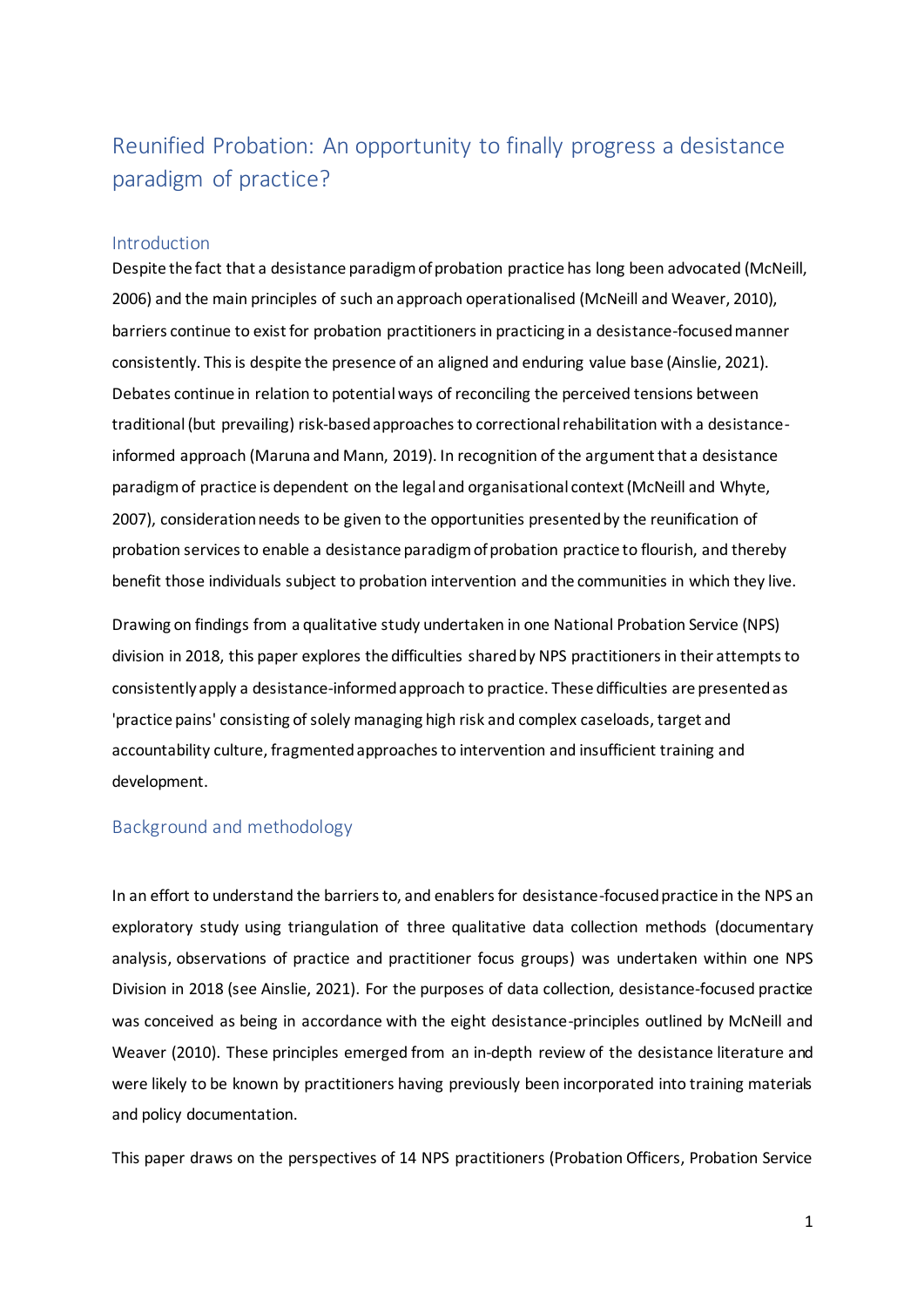Officers and Trainee Probation Officers) provided across three focus groups, each lasting 90 minutes. Questions were framed using an appreciative approach to generate discussion about what aspects of a desistance-focused approach practitioners were achieving, as well as providing space for the organic presentation of perceived barriers (Robinson *et al,* 2012).

Whilst the study was undertaken in one NPS Division, focus groups were undertaken in 3 different delivery areas purposely selected in recognition of the fact they covered diverse demographic areas with inner city and rural offices. Despite the study taking place within the context of the NPS, inevitably practitioners offered their perspectives on the working arrangements with the CRCs operating in their local area and this paper draws on their views<sup>1</sup> to consider what possible lessons can be learnt from the failed part-privatisation agenda. I am particularly focused on how a desistance paradigm of practice might be progressed in the 'new' Probation Service.

Analysis highlighted a group of specific difficulties practitioners experienced in their attempts to practice in a desistance-focused manner. I present these here as 'practice pains' consisting of solely managing high risk and complex caseloads, target and accountability culture, fragmented approaches to intervention and insufficient training and development.

#### 'Relentless' caseloads

Reflecting on the realities of working with high caseloads of individuals assessed as presenting a high risk of serious harm or with complex needs, practitioners' descriptions of their work aligned with Phillips *et al's*(2016) description of working in the post-TR context as 'relentless'. Practitioners were frustrated at not being able to work with individuals in the way they considered effective due to workload demands arising from caseloads where everything was perceived as urgent and risky and therefore difficult to prioritise.

> *'There's no middle ground with the work anymore. You've got the older, more compliant sex offenders who you can have a proper conversation with, and they seem to tell you a lot. But then, you've got the other end of the scale with the youngsters who are here for violence and just don't want to engage' (Della, Probation Officer)*

<sup>&</sup>lt;sup>1</sup> Pseudonyms are used throughout the paper to protect the anonymity of participants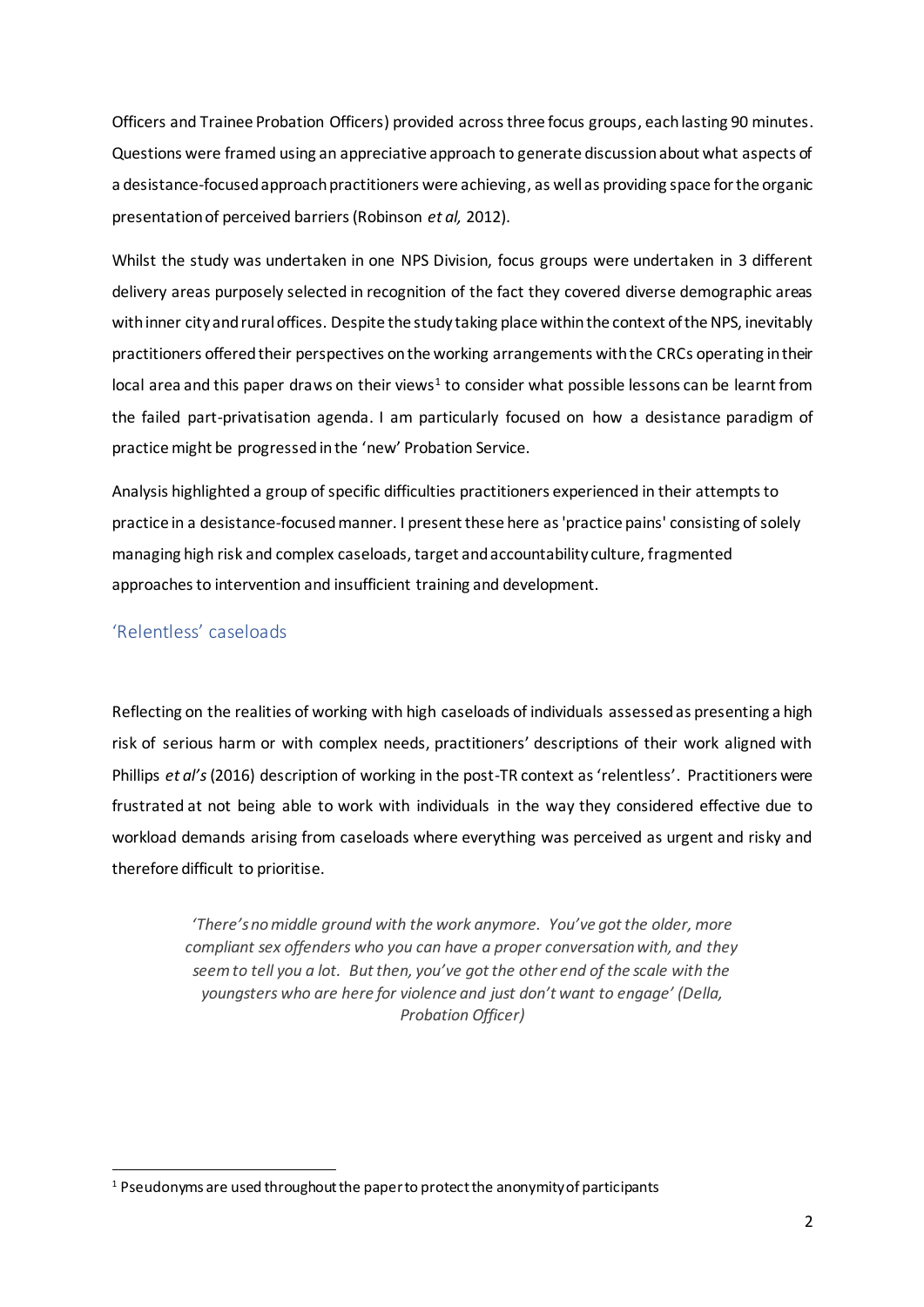#### *'He's half a caseload on his own; I have 2 co-workers just to give me some respite from him' (Judy, Probation Officer)*

In view of the high number of practitioner vacancies across the unified Probation Service, it remains to be seen whether caseloads will reduce in volume in the foreseeable future. Perhaps however, unification represents the opportunity to regain some of the 'middle ground' referred to by Della, with a more balanced caseload that permits some relief from the relentless nature of purely highrisk work. Alternatively, it could extend this particular practice pain to all practitioners and therefore compromise their ability to work in a desistance-focused way that relies on practitioner ability to install hope, reflect on their practice, build links in the community and provide the practical support necessary to assist individuals in overcoming barriers to desistance.

Emotional labour is inherent to the work of probation practitioners and in the absence of sufficient support from the Probation Service they are at substantial risk of burnout (Phillips et al, 2021). This can take the form of emotional exhaustion perhaps seen here in the comments from Pippa:

> *I've got one to this day that when I see him in my diary I just (deep sigh). I've also got a few that fantasise about children, that's all they want to think about and they're like 'I'll do this work but I'm not going to change'. That's really hard. I've got three of those and I just find that really......where do you go with that? It's hard. (Pippa, Probation Officer)*

Alternatively, burnout can manifest as desensitisation which arguably compromises a practitioner's ability to form the positive working relationships that are central to desistance-supportive approaches(McNeill and Weaver, 2010). Reflecting on her training experience, Sonja provides a worrying reflection on practitioner attitudes to service-users in her office:

*In relation to desistance, based on my experience at the moment, the cultures in the office at the moment, how they talk about offenders, I'm shocked by how derogatory they are in my office. I do understand when you do the job day in and day out it gets frustrating but, yeah, it's bad. I heard someone say the other day it would be better off if this person was dead…I know the actions of the people we supervise can be frustrating and I'm sure I've said things that if I heard them back I'd not say them again, but yeah, I'm finding it bad the way people are talking about offenders and I think it goes against the desistance agenda. (Sonja, Trainee)*

Unification presents the opportunity for the Probation Service to review (and take urgent action) in respect of the support available to protect practitioners from the emotional demands of their work. Without this, they will continue to be 'over extended, and exhausted' (Porporino,2018: 78) seriously compromising practice and outcomes for the people they supervise.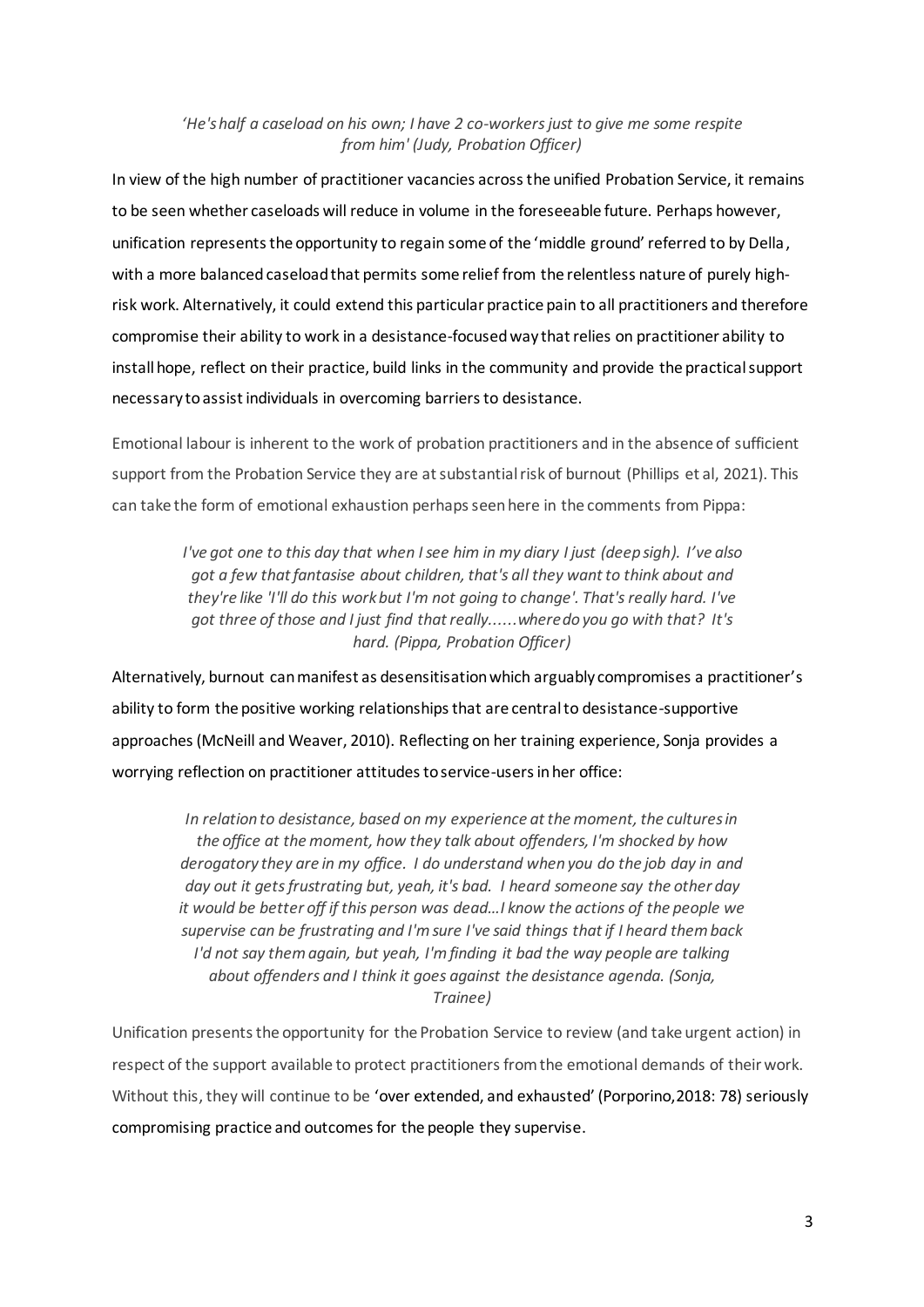## Unified approaches to intervention?

Desistance research highlights the need for individuals to feel there is a sense of commitment from practitioners (Rex, 1999) and NPS participants bemoaned the fragmented nature of the delivery of interventions and services following TR. They were conscious of the potential for lack of continuity in the working relationship due to processes such as risk escalation and the contracting out of intervention delivery:

> *Now people can have 3 or 4 offender managers and that's not helpful because sometimes you're going over old ground they've already been over and then it's 'why do I have to tell you all again?' You've already built that relationship with them haven't you and they get moved on from the CRC due to risk escalation or over to the CRC for them to deliver an intervention (Bruce, PSO)*

Practitioners were frustrated by the way in which their role had been reduced to that of assessor and enforcer in the NPS context and considered their ability to deliver meaningful interventions to be compromised. They were also mindful of the reality that the quality of the interventions being delivered by their local CRC was less than conducive to supporting desistance processes:

*Basically, we've been told we can do the assessments, the report, in black and white, 'you focus on your computer stuff', we were told '`specialists' are there to do the one-to-one work and that's the message we've been given although we haven't really got the specialists here. CRC haven't got the range of things we probably want (Anna, Probation Officer)*

In theory, unification could reduce the fragmented nature of delivery of services, if only due to the removal of case allocation and risk escalation processes that resulted in convoluted bureaucratic processes that positioned individuals as 'things' to be managed (Burke and Collett, 2010) as opposed to people needing support in transforming their lives. However, the ability to deliver individualised and meaningful desistance-supportive interventions that promote growth of human capital alongside provision of opportunities to build social capital is likely to remain compromised given the continuation of a model of probation delivery that does little to enable flexible and creative one-toone work. The unified Probation Service has thusfar signalled an intention to roll-out heavily prescribed approaches to the delivery of Rehabilitation Activity Requirements and Post-Sentence Supervision periods (HMPPS, 2021) which does little to inspire hope that a desistance-paradigm of practice can flourish. Whilst initiatives such as the Structured Intervention digital toolkits are desistance informed (Morris *et al*, 2021) they remain focused on development of human capital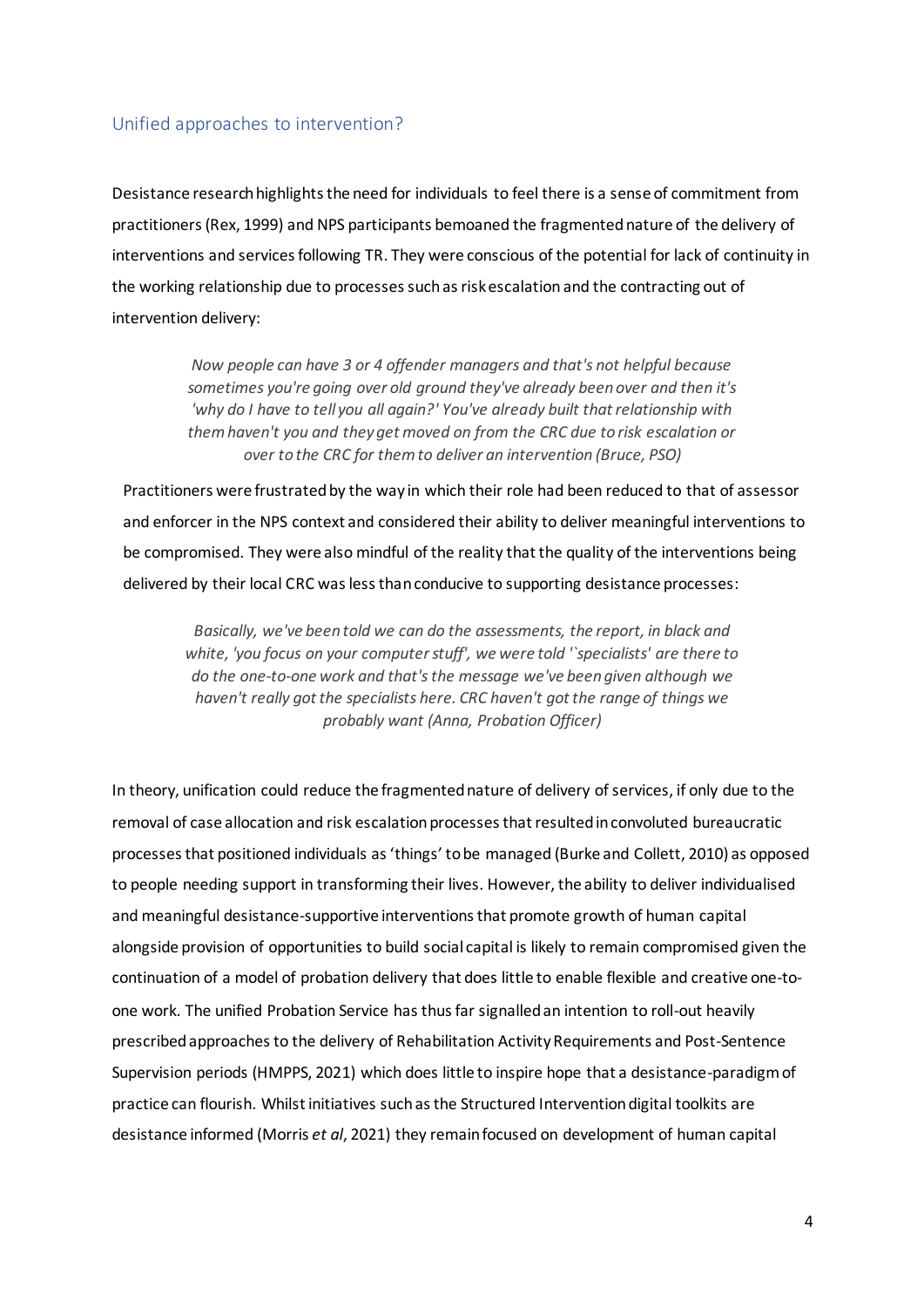rather than acknowledge the role of probation (practitioners and the organisation as a whole) in engaging with local communities to reduce stigma and supportpromote growth in social capital.

#### Target and accountability culture

NPS practitioners identified target driven performance as a barrier to a desistance approach, particularly in respect of individualising practice approaches. They were frustrated by prescription and bureaucracy, particularly in respect of requirements to complete repeat risk assessments and administrative tasks which they saw as detrimental to the time available they had to work with serviceusers. They were also mindful that binary and deterministic performance targets failed to measure the important aspects of probation practice or recognise the complexity of desistance processes.

*'The targets are just so black and white. Did he re-offend or not? Well, yes he did, but it was far less serious, and he went way longer than he ever has before so let's give some credit for that shall we.' (John, Probation Officer)*

They also spontaneously discussed their fears in terms of being held to account via formal accountability processes such as Serious Further Offence (SFO) Reviews or inspection activity. Their comments suggested that such fear impacts on their decision making when working with individuals, particularly in respect of deciding to reduce restrictive conditions or encourage more involvement in the local community. In this way, the pressure to be risk averse represents a barrier to building trust and reduction in restrictions that is required to support desistance in the long-term.

*I guess what is frustrating is sometimes when they have been open and they disclose, you want to work with that, but my experience so far, and the attitude of those around me that I'm having to take feedback from is quite punitive in how they respond to that. And I feel like this person has opened and disclosed and then we slam some bricks down on that with 'this is what is going to happen now' and it's just like well, they're not going to open-up and disclose again are they when our response is, I think, too onerous at times and I do think it feels just so risk averse (Leon, Trainee)*

Arguably, both NPS and CRC practitioners will carry the legacy of accountability processes into the unified Probation Service and will face renewed scrutiny from stakeholders in the coming months. Further exploration in respect of the potential for accountability concerns to restrict a desistance paradigm of practice would be beneficial and could make a meaningful contribution to future policy development.

#### Training and development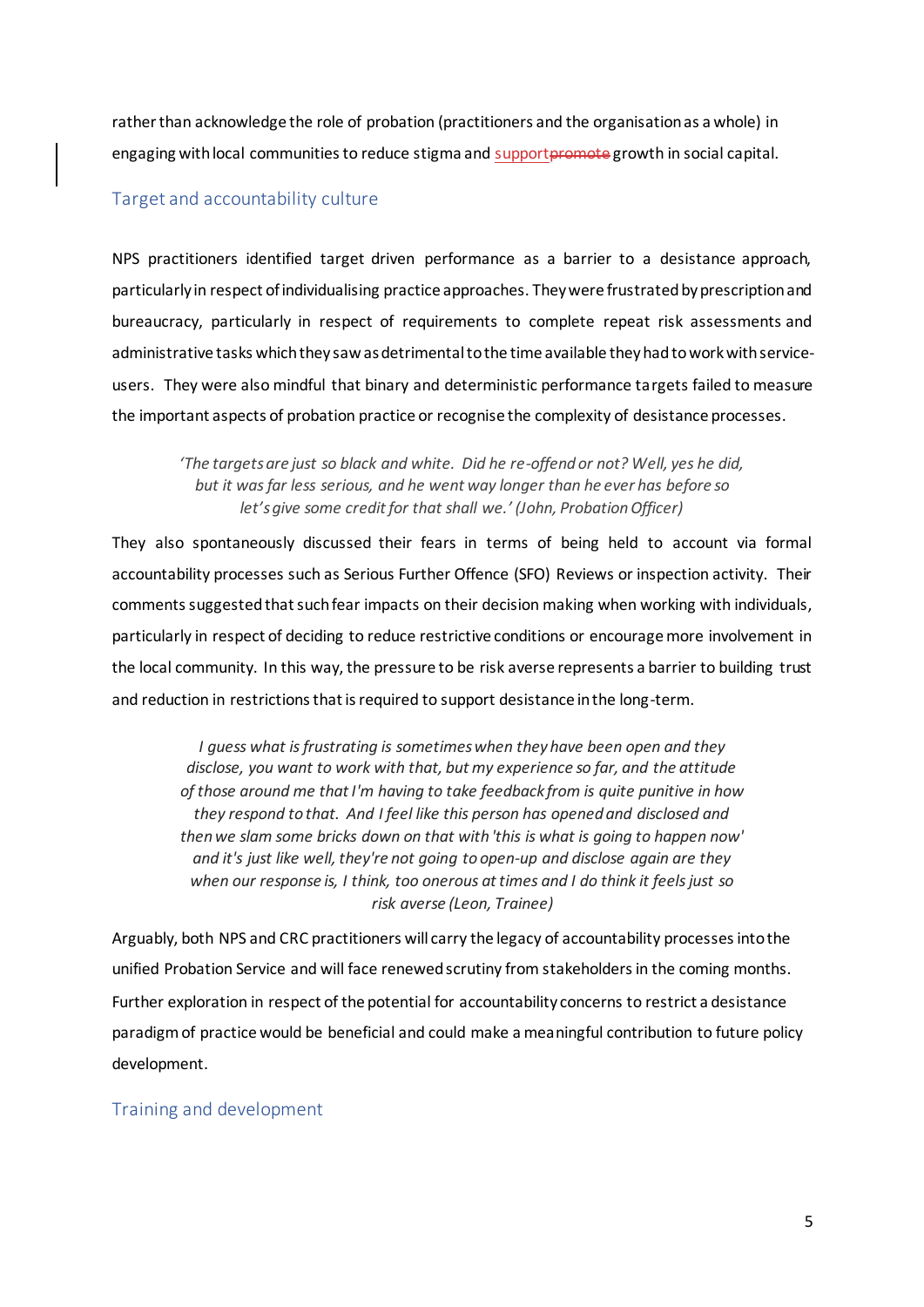HMPPS has committed to recruiting 1000 new probation officers by 2023, alongside an agenda for strengthening the training and development opportunities for all practitioners (HMPPS, 2020). It is concerning that the reflections of NPS Trainee Probation Officers raised serious concerns about the quality of their training. They questioned whether the current HMPPS training provision enabled them to approach their one-to-one practice with confidence:

*Everyone's the same, saying 'what do we actually do with them when we're in the room together? You're told, you've got all these workbooks but then I feel like I'm a teacher who is a fraud. It took me ages to figure out what I was actually going to do with each person and how I would approach different things. They just don't train you! (Toni, Trainee)*

This lack of confidence in knowing how to adapt their approach to individuals compromises their ability to work in a way that supports desistance. This lack of confidence extended to the ability to deal with the emotional demands of practice:

> *They don't teach you how scary it is either to sit in front of somebody who you don't know, and it's horrible because you've got the conscious or maybe even unconscious bias in your mind that this person in front of me has done all these horrendous things, I was terrified in my first supervision session, I was so scared. (Kayleigh, Trainee)*

*I think people I've spoken to who have recently qualified or have been through the process, they all say the same thing, it is pretty much learning by your mistakes which, let's face it, outside of this room, if you went up to members of the public and say 'did you know that about 20 % of the probation service are brand new and learning by making mistakes' everyone would just look at you like you were mad! We are all learning by our mistakes really which is not ideal. (Leon, Trainee)*

In the absence of sufficient training, traineesturnedto colleagues as a means of developing and coping with the demands of the role. Whilst this was perceived favourably by some, others indicated that variations in office cultures and ongoing pressures post-TR impactedon the level of support and advice that was offered to newer staff, a finding in alignment with the work of Durnescu (2014) who argues that professional socialisation can be affected by major events such as significant changes in legislation, and that stress can impact on social learning processes. As such, it is worth considering what the Probation Service needs to do to improve the support available to a large number of inexperienced staff to avoid the development of practice approaches that take practitioners further away from a desistance paradigm.

#### **Conclusion**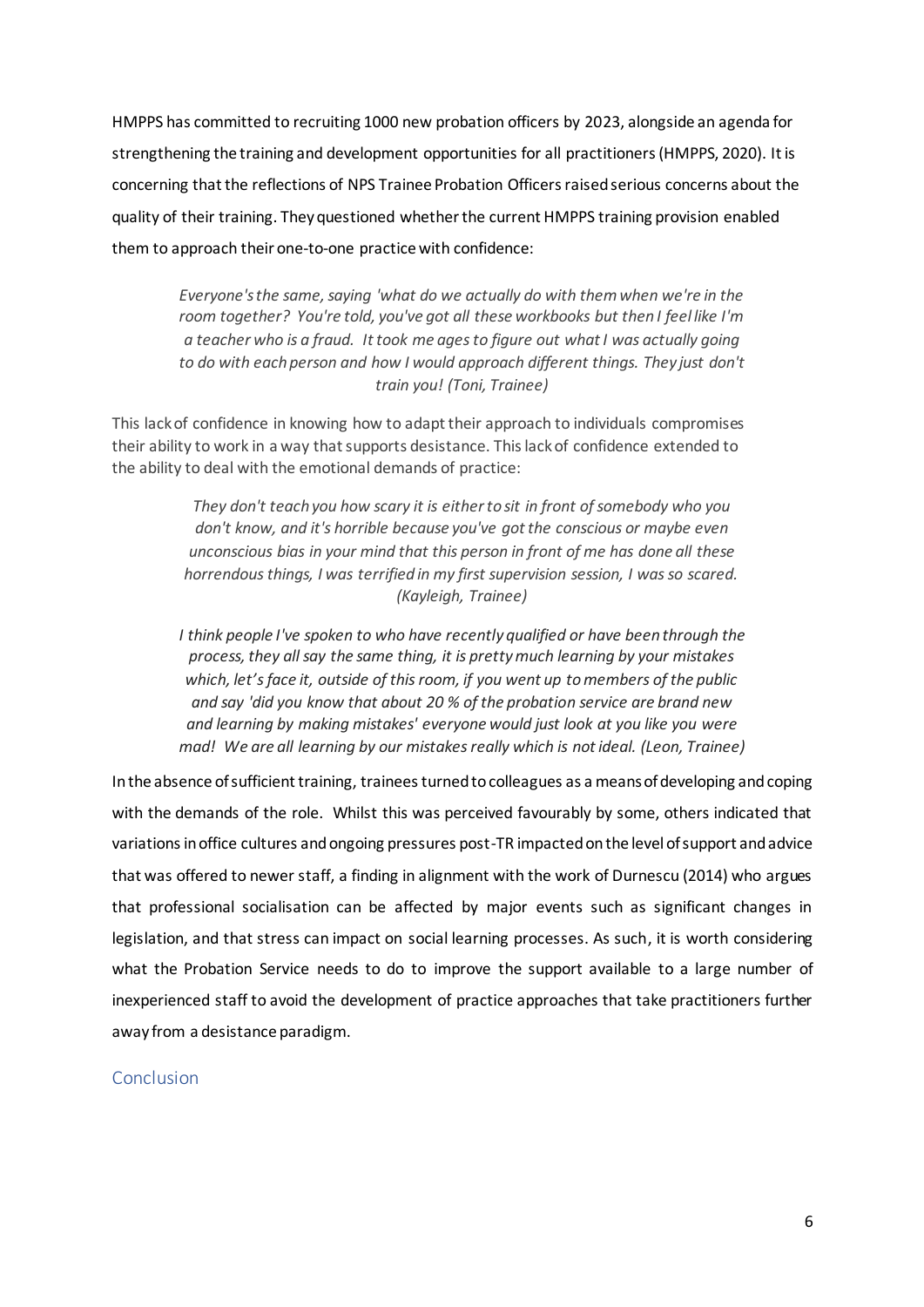Unification of probation services, whilst welcomed by many, represents yet another period of upheaval and uncertainty for probation practitioners and the people they supervise. This reflection from Della reminds us of the pain caused by TR:

> *Aside from forging the resentment in the probation staff and how people feel their anger, TR was like a mad chef with a chopper and just went through it and everything was scattered. And we also have austerity measures and all these resource issue at the fore. It's a monumental mess. (Della, Probation Officer)*

Unification in and of itself is unlikely to resolve many of the systemic issues that have hindered the development of a desistance paradigm of practice, but it does present the opportunity to try and mitigate some of the pains experienced by practitioners in their efforts to support the individuals they work with.

> *You've got to keep trying. What's it called again 'rolling with resistance', remember that guys from the good old days? (Laughs) We're always rolling and rolling and rolling…* (John, Probation Officer)

The quote here from John is testament to the tenacity of practitioners to keep trying to practice in ways that are aligned to their professional values, despite the barriers they encounter as a result of their working conditions and the organisational processes they need to navigate and endure on a daily basis. Ultimately, assisting individuals to achieve sustained desistance 'should be the holy grail for probation' (McNeill, 2014: 168) and as such, the Probation Service needs to take action to address the apparent practice pains that have been hindering practitioners in their efforts to practice in accordance with a desistance paradigm in recent years.

#### References

Ainslie, S. (2021) Seeing and believing: Observing desistance-focused practice and enduring values in the National Probation Service, *Probation Journal*, 68(2):146-165. <https://journals.sagepub.com/doi/full/10.1177/02645505211005031>

Burke, L. and Collett, S. (2010) People are not things: What New Labour has done to Probation, *Probation Journal*, 57(3):232-249. doi:10.1177/0264550510373957

Durnescu, I. (2014) Probation skills between education and professional socialization. *European Journal of Criminology,* 11(4):429-444. doi:10.1177/1477370813504162

HMPPS (2020) *Probation Workforce Strategy.* Available at: *[https://assets.publishing.service.gov.uk/government/uploads/system/uploads/attachment\\_data/file](https://assets.publishing.service.gov.uk/government/uploads/system/uploads/attachment_data/file/905417/probation-workforce-strategy-report.pdf) [/905417/probation-workforce-strategy-report.pdf](https://assets.publishing.service.gov.uk/government/uploads/system/uploads/attachment_data/file/905417/probation-workforce-strategy-report.pdf)*

HMPPS (2021) The *Target Operating Model for Probation services in England and Wales,* available at [https://assets.publishing.service.gov.uk/government/uploads/system/uploads/attachment\\_data/file](https://assets.publishing.service.gov.uk/government/uploads/system/uploads/attachment_data/file/959745/HMPPS_-_The_Target_Operating_Model_for_the_Future_of_Probation_Services_in_England___Wales_-__English__-_09-02-2021.pdf) [/959745/HMPPS\\_-](https://assets.publishing.service.gov.uk/government/uploads/system/uploads/attachment_data/file/959745/HMPPS_-_The_Target_Operating_Model_for_the_Future_of_Probation_Services_in_England___Wales_-__English__-_09-02-2021.pdf)